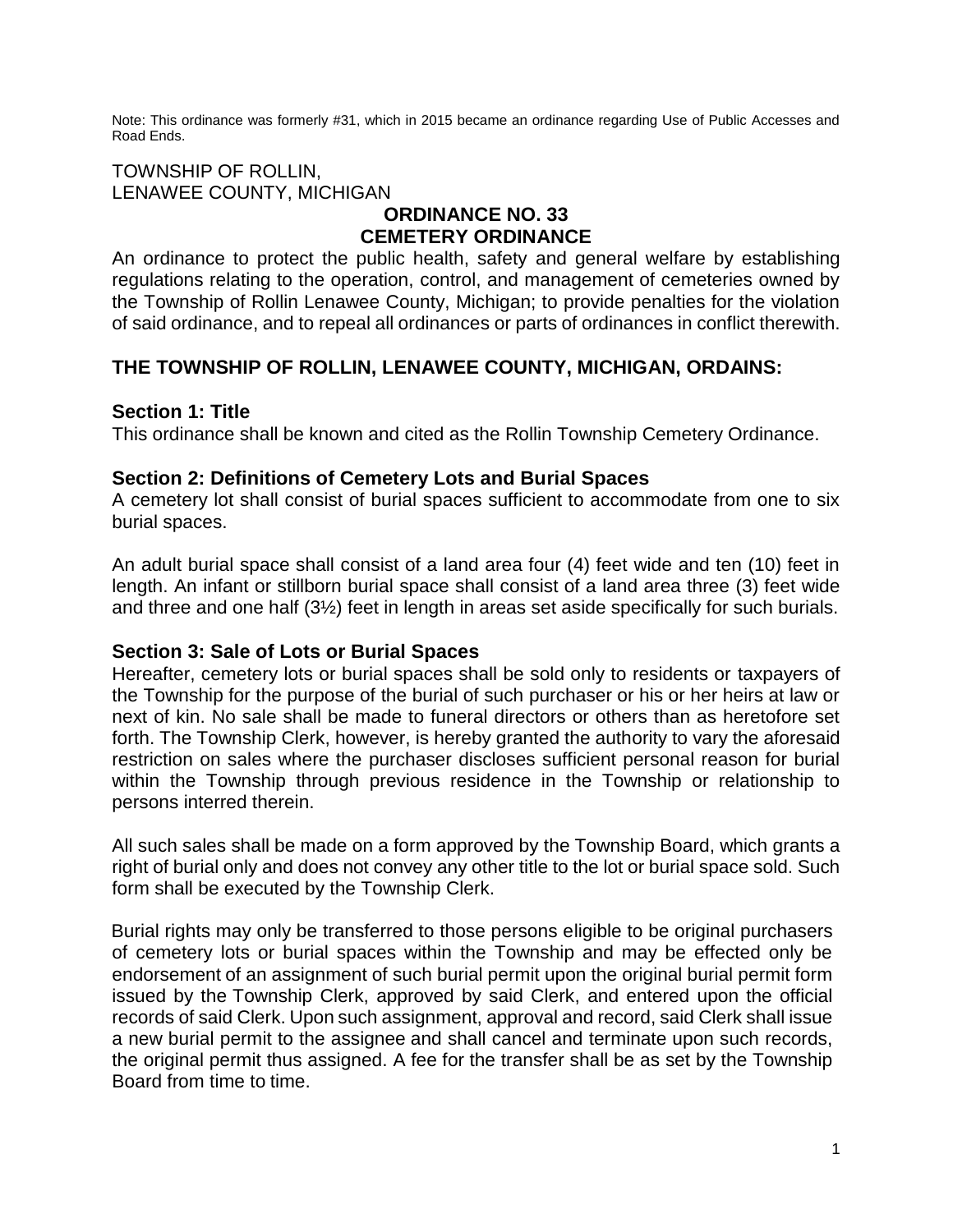Grave sites shall not be reserved or saved without full payment.

#### **Section 4: Purchase Price and Transfer Fees**

Each adult burial space for a resident or taxpayer in the Township shall cost the sum of \$275 or as set by the Township Board from time to time.\*

Each adult burial space for a non-resident in the Township shall cost the sum of \$400 or as set by the Township Board from time to time.\* A non-resident is a person who formerly had ties to Rollin Township through property ownership, residency for over ten years or who has immediate family members interred in a Township cemetery.

The foregoing charges shall be paid to the Township Treasurer and shall be deposited in the cemetery fund for the particular cemetery involved in the sale or transfer.

The Township Board, by resolution, may periodically alter the foregoing fees to accommodate increased costs and needed reserve funds for cemetery maintenance and acquisition.

#### \*Board vote: 6.10.2015/Effective July, 1, 2015

#### **Section 5: Grave Opening Charges**

The opening and closing of any burial space, prior to and following a burial therein, and including the interment of ashes, shall be at a cost to be determined from time to time by resolution of the Township Board, payable to the Township.

(Resolution May 2016. Effective June 1, 2016: grave opening cost = \$100.)

No burial spaces shall be opened and closed except under the direction and control of the Township Clerk. This provision shall not apply to proceedings for the removal and reinterment of bodies and remains, which matters are under the supervision of the local health department.

#### **\*\*Section 6: Markers or Memorials**

All markers or memorials must be of stone or other equally durable composition.

Any large upright monuments must be located upon a suitable foundation to maintain the same in an erect position.

Only one monument, marker or memorial shall be permitted per burial space. In cases where cremains are buried in an occupied burial space, a flat marker no larger than 24 inches by 18 inches may be placed flush with the ground surface over the cremains.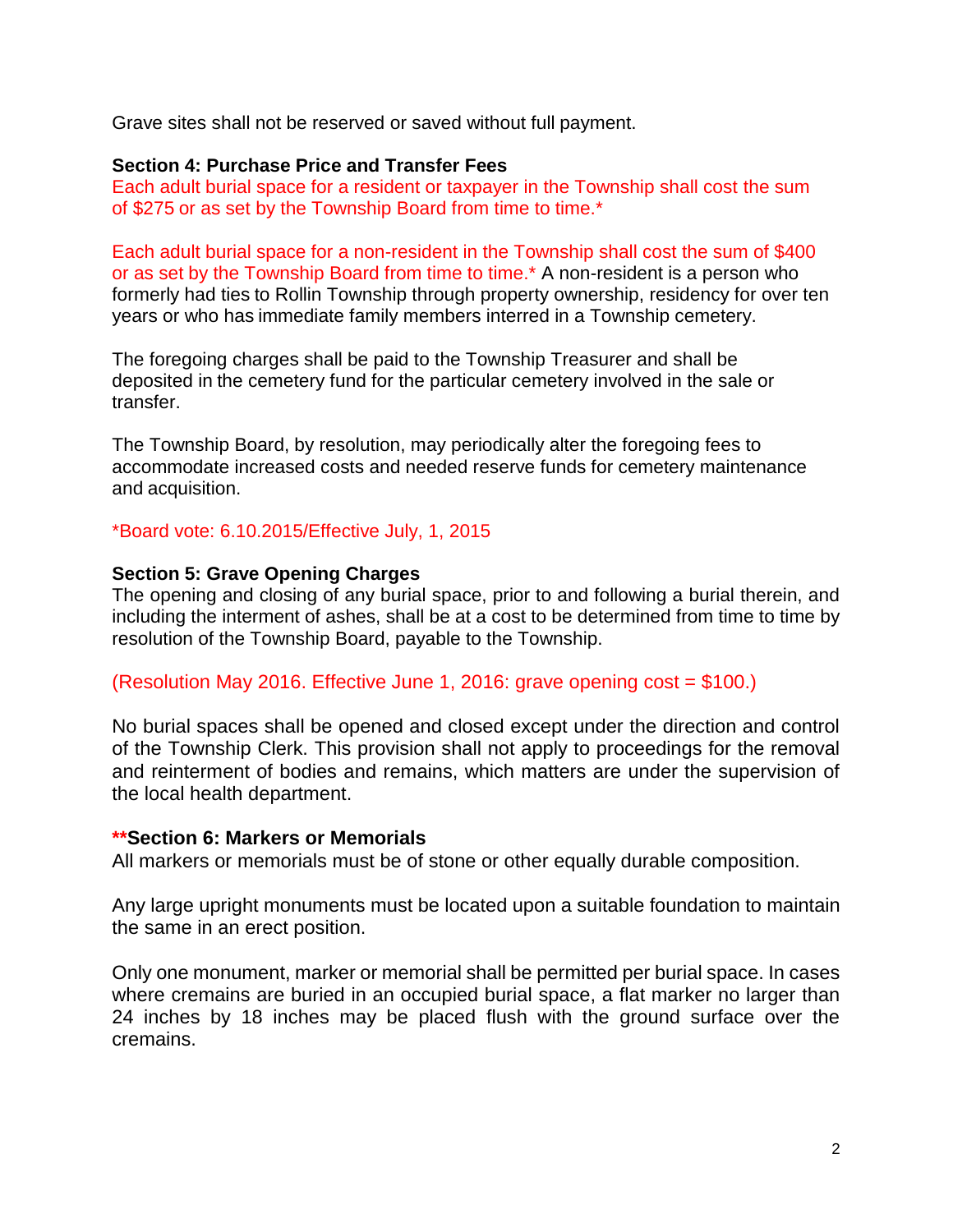### **Section 7: Interment Regulations**

Not less than 36 hours notice shall be given in advance of any time of any funeral to allow for the opening of the burial spaces except for religious or health reasons requiring burial within 24 hours of death.

The appropriate permit for the burial space involved, together with appropriate identification of the person to be buried therein, where necessary, shall be presented to the Township Clerk prior to interment. Where such permit has been lost or destroyed, the Township Clerk shall be satisfied, from his or her records, that the person to be buried in the burial space is an authorized and appropriate one before any interment is commenced or completed.

All graves shall be located in an orderly and neat appearing manner within the confines of the burial space involved.

Up to four (4) cremains can be interred on a single burial space where no burial has taken place. Up to two cremains may be interred at the foot of an occupied burial space.

# **Section 8: Ground Maintenance**

No grading, leveling, or excavating upon burial space shall be allowed without the permission of the Township Clerk.

No flowers, shrubs, trees or vegetation of any type shall be planted without the approval of the Township Clerk. Any of the foregoing items planted without such approval may be removed by the Township.

The Township Board reserves the right to remove or trim any tree, plant or shrub located within the cemetery in the interest of maintaining proper appearance and the use of the cemetery.

Mounds which hinder the free use of a lawn mower or other gardening apparatus are prohibited.

The Cemetery Sexton shall have the right and authority to remove and dispose of any and all growth, emblems, displays or containers therefore that through decay, deterioration, damage or otherwise become unsightly, a source of litter or a maintenance problem.

Surfaces other than earth or sod are prohibited.

All refuse of any kind or nature including, among others, dried flowers, wreaths, papers, and flower containers must be removed or deposited in containers located within the cemetery.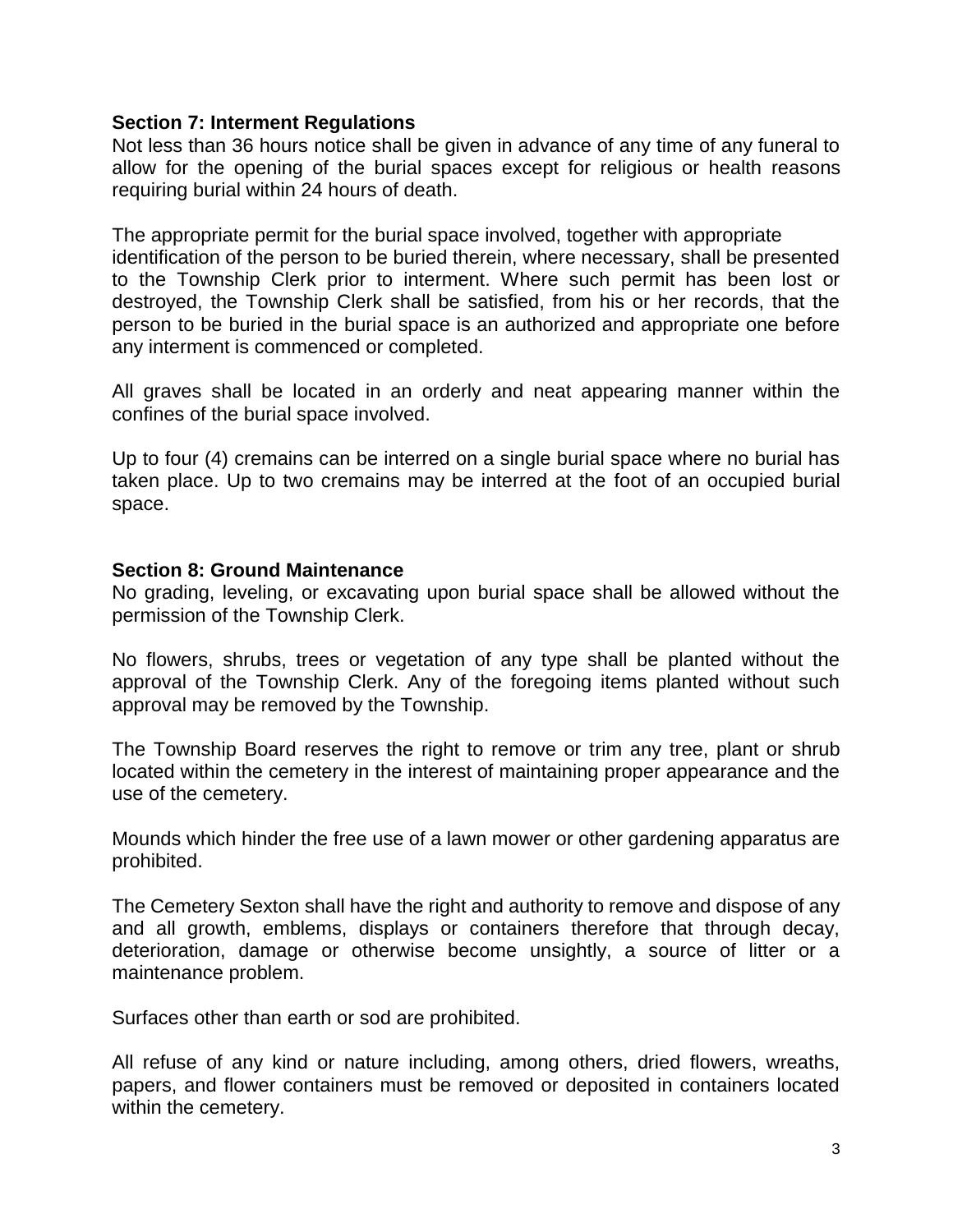The Township will remove all flowers, wreaths, grave blanket and other decorations on or after the first day of April and October each year.

### **Section 9: Forfeiture of Vacant Cemetery Lots or Burial Spaces**

Cemetery lots or burial spaces sold after the effective date of the ordinance and remaining vacant 100 years from the date of their sale shall automatically revert to the Township upon occurrence of the following events:

Notice shall be sent by the Township Clerk by first class mail to the last known address of the last owner of record informing him or her of the expiration of the 100-year period and that all rights with respect to said lots or spaces will be forfeited if they do not affirmatively indicate in writing to the Township Clerk within 60 days from the date of mailing of the within notice their desire to retain said burial rights.

No written response to said notice indicating a desire to retain the cemetery lots or burial spaces in question is received by the Township Clerk from the last owner of record of said lots or spaces, or his heirs or legal representative, within 60 days from the date of mailing of said notice shall result in the reversion of the said lots to the Township for resale.

# **Section 10: Repurchase of Lots or Burial Spaces**

The Township will not repurchase any cemetery lots or burial space.

### **Section 11: Records**

The Township Clerk shall maintain records concerning all burials, issuance of burial permits, and any perpetual care fund, separate and apart from any other records of the township and the same shall be open to public inspection at all reasonable business hours.

### **Section 12: Vault**

All burials shall be within a standard approved vault installed in each burial space before interment except in the case of green burials.

# **Section 13: Cemetery Hours and Activities**

The cemetery shall be open to the general public from the hours of dawn to dusk each day.

No person shall be permitted in the Township cemeteries at any time other than the foregoing hours, except upon permission of the Township Board or the Cemetery Sexton.

Walking of unleashed dogs or other pets is prohibited in the cemetery at all times.

Desecration of grave sites, grave stones, monuments, markers and the like is strictly prohibited.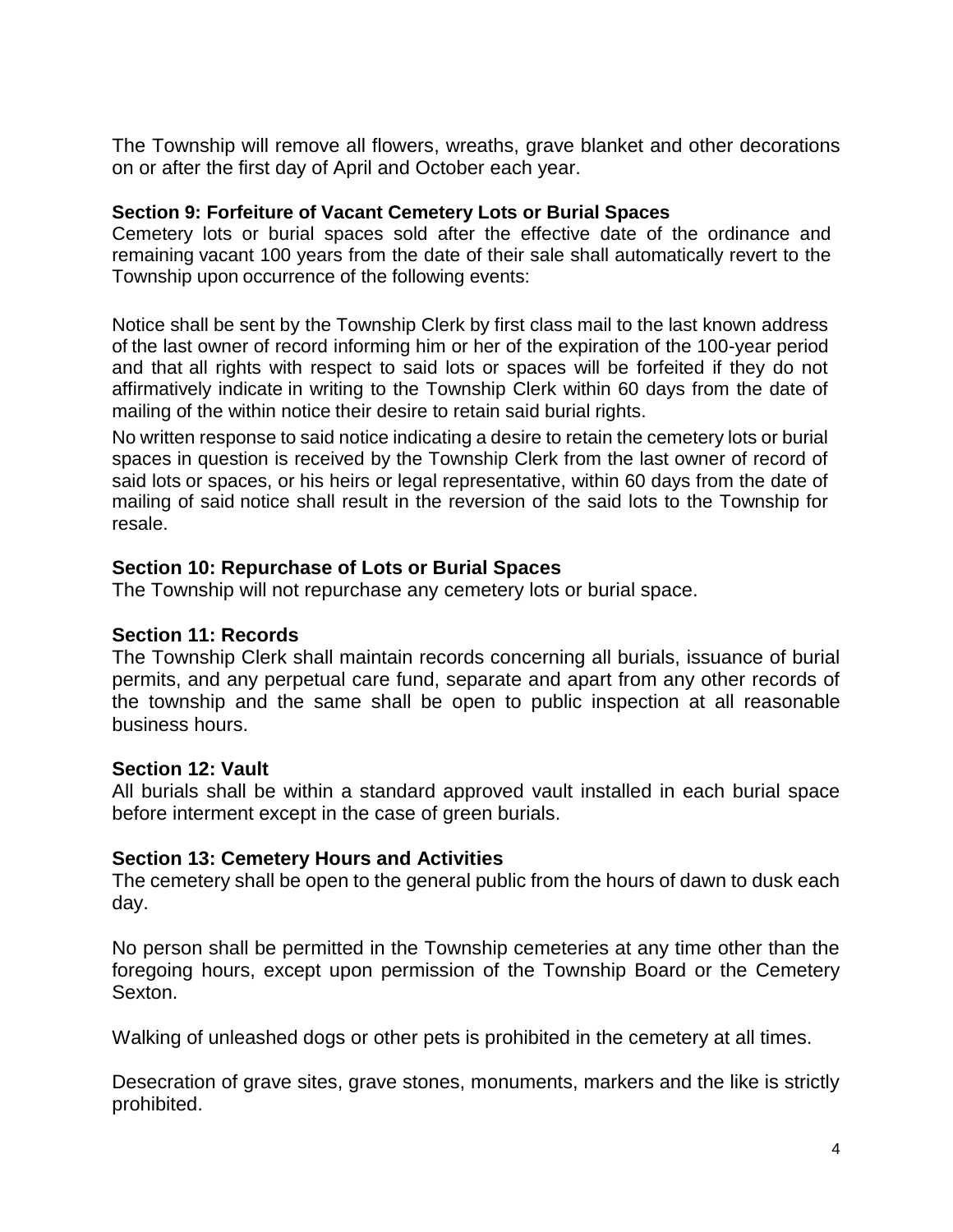Children should be taught to respect the Cemetery and its residents, therefore, horse play or other disrespectful activities are prohibited.

### **Section 14: Penalties**

A violation of any other provision of this Ordinance is a municipal civil infraction for which the fine shall be fifty dollars (\$50.00) for the first offense, one hundred dollars (\$100.00) for the second offense within a year, two hundred dollars (\$200) and four hundred dollars (\$400) for all subsequent violations within a year's time. Any such fines shall be in addition to all other costs, attorney fees, damages, expenses and other remedies as provided by law.

In addition to pursuing a municipal civil infraction preceding the Township may also initiate an appropriate action in a court of competent jurisdiction seeking injunctive, declaratory or other equitable relief to enforce this Ordinance or any part of this Ordinance.

All remedies available to the Township under this Ordinance and Michigan law shall be deemed to be cumulative and not exclusive.

# **Section 15: Severability**

The provisions of the within ordinance are hereby declared to be severable and should any provision, section or part thereof be declared invalid or unconstitutional by any court of competent jurisdiction, such decision shall only affect the particular provision, section or part thereof involved in such decision and shall not affect or invalidate the remainder of such ordinance which shall continue in full force and effect.

### **Section 16: Effective Date**

This ordinance shall take effect thirty (30) days after publication. All ordinances or parts of ordinances in conflict herewith are hereby repealed.

Addendum to Ordinance 33. Approved by Township Board 5/11/2016. Effective 6/1/2016:

# **Policy on Cemetery Plot Assignment**

**Introduction** 

From time to time individuals request that a grave, graves or a plot be transferred to them. The following policy is designed to address these situations.